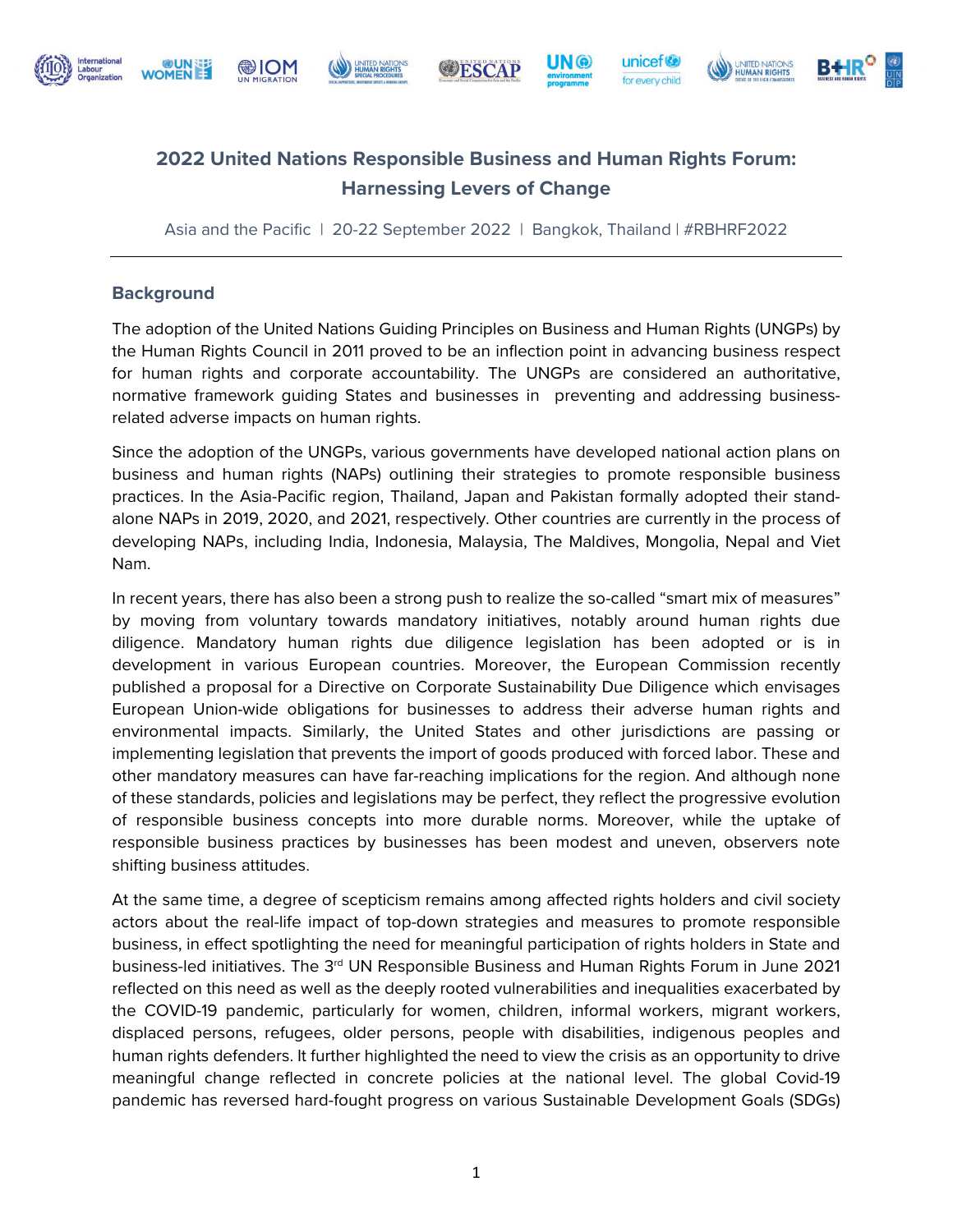

S ION®



**WESCAP** 

unicef<sup>®</sup>

for every child

UNITED NATIONS

Thus, while the uptake of responsible business by a range of different actors in recent years is encouraging, much more is needed to make a difference in the daily lives of people who disproportionately face adverse impacts of business activity. Against this background, the  $4<sup>th</sup>$  UN Responsible Business and Human Rights Forum provides an opportunity to reflect on the "levers of change" at our disposal and how they can be harnessed to strengthen corporate accountability and responsible business.

#### **About the Responsible Business and Human Rights Forum**

Held annually since 2019, the Responsible Business and Human Rights Forum convenes different stakeholders in the Asia-Pacific region, including governments, civil society organizations, human rights defenders, trade unions, academia, international organizations, national human rights institutions, business enterprises, industry associations, journalists, lawyers, activists and campaigners for constructive dialogue and peer-learning on how to strengthen responsible business and corporate accountability in the region. Under the theme "Harnessing Levers of Change", the 4th UN Responsible Business and Human Rights Forum will explore what has worked to promote business respect for human rights and the environment and what has not, challenges and opportunities, as well as what novel strategies can be employed to accelerate progress in this domain with the participation of different stakeholders across the region.

The Forum will be held on 20–22 September 2022, and co-organized by the International Labour Organization (ILO), International Organization for Migration (IOM), Office of the High Commissioner for Human Rights (OHCHR), United Nations Children's Fund (UNICEF), United Nations Development Programme (UNDP), United Nations Economic and Social Commission for Asia and the Pacific (ESCAP), United Nations Entity for Gender Equality and the Empowerment of Women (UN Women), United Nations Environmental Programme (UNEP), and the UN Working Group on Business and Human Rights (UNWG).

#### **Objectives**

The Forum aims to:

Take stock of progress and discuss challenges in promoting responsible business practices in the Asia-Pacific region, and explore lessons learned;